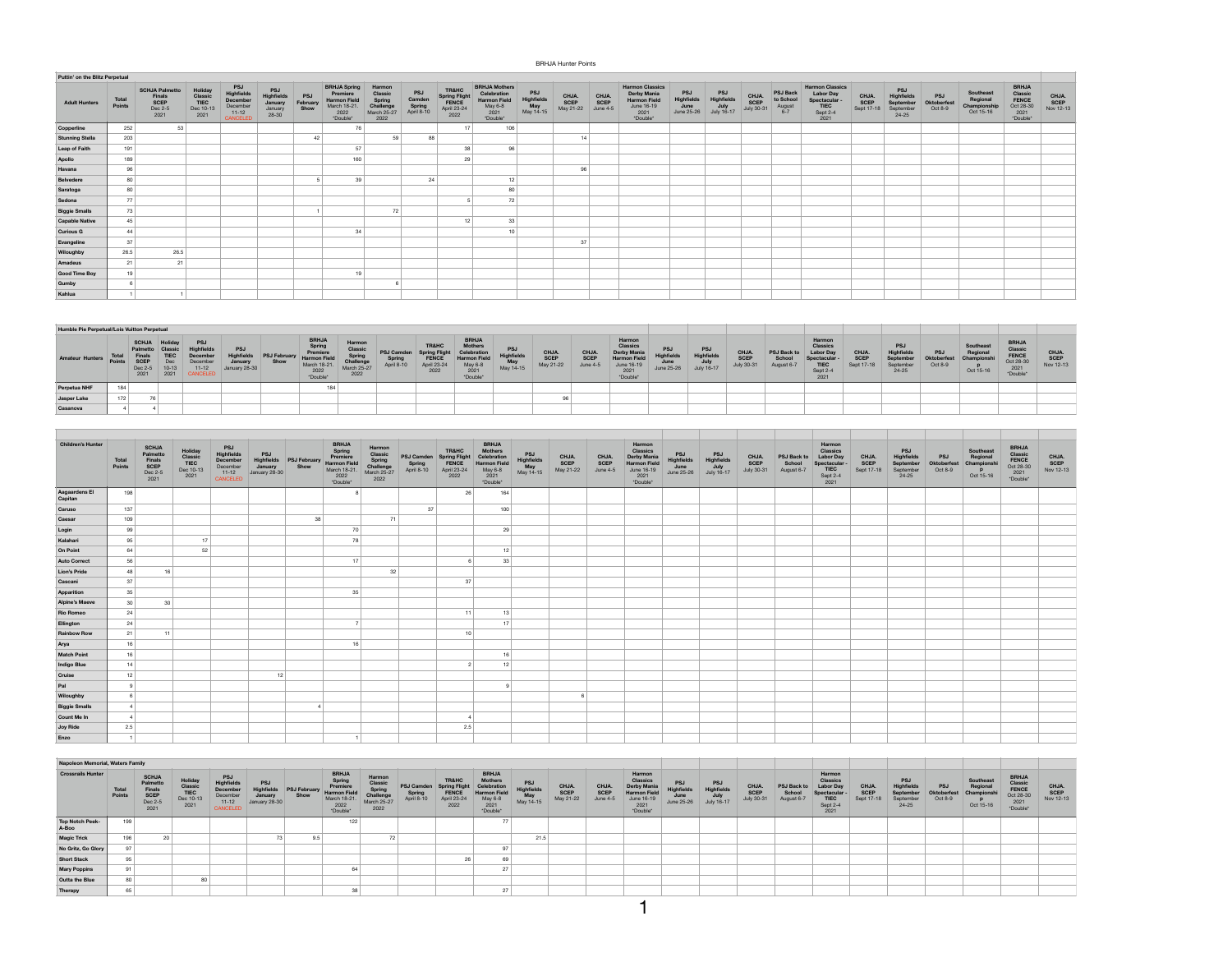| All That Jazz              | 64   | 23 |    |      |  | 41  |  |    |  |  |  |  |  |  |
|----------------------------|------|----|----|------|--|-----|--|----|--|--|--|--|--|--|
|                            |      |    |    |      |  |     |  |    |  |  |  |  |  |  |
| <b>Chocolate Chip</b>      | 57.5 |    |    | 13.5 |  |     |  |    |  |  |  |  |  |  |
| Romaa                      | 56   |    |    |      |  |     |  |    |  |  |  |  |  |  |
| Take a Bow                 | 55   |    | 32 |      |  |     |  |    |  |  |  |  |  |  |
| Pocket Full of<br>Sunshine | 34   |    |    |      |  |     |  |    |  |  |  |  |  |  |
| Arya                       | 18   |    |    |      |  |     |  |    |  |  |  |  |  |  |
| <b>Benlea Thunder</b>      | 14.5 |    |    |      |  | 2.5 |  |    |  |  |  |  |  |  |
| Magically Frozen           | 14   |    |    |      |  |     |  |    |  |  |  |  |  |  |
| SF Diamond Lucy            |      |    |    |      |  |     |  |    |  |  |  |  |  |  |
| Brown Eyed Girl            |      |    |    |      |  |     |  |    |  |  |  |  |  |  |
| Dolomit                    |      |    |    |      |  |     |  |    |  |  |  |  |  |  |
| Reno                       |      |    |    |      |  |     |  |    |  |  |  |  |  |  |
| Where's Balto              | 12   |    |    |      |  |     |  | 12 |  |  |  |  |  |  |

| <b>Frances Powers Andrews Memorial</b> |                 |                                                              |                                                 |                                                                  |                                               |                      |                                                                                               |                                                                |                                    |                                                                          |                                                                                              |                                              |                                   |                           |                                                                                     |                                   |                                         |                             |                                     |                                                                                  |                                    |                                                                 |                                     |                                                         |                                                                   |                            |
|----------------------------------------|-----------------|--------------------------------------------------------------|-------------------------------------------------|------------------------------------------------------------------|-----------------------------------------------|----------------------|-----------------------------------------------------------------------------------------------|----------------------------------------------------------------|------------------------------------|--------------------------------------------------------------------------|----------------------------------------------------------------------------------------------|----------------------------------------------|-----------------------------------|---------------------------|-------------------------------------------------------------------------------------|-----------------------------------|-----------------------------------------|-----------------------------|-------------------------------------|----------------------------------------------------------------------------------|------------------------------------|-----------------------------------------------------------------|-------------------------------------|---------------------------------------------------------|-------------------------------------------------------------------|----------------------------|
| <b>Green Hunter</b>                    | Total<br>Points | <b>SCHJA</b><br>Palmetto<br>Finals<br><b>SCEP</b><br>Dec 2-5 | Holiday<br>Classic<br>TIEC<br>Dec 10-13<br>2021 | PSJ<br>Highfields<br>December<br>December<br>$11.12$<br>CANCELED | PSJ<br>Highfields<br>January<br>January 28-30 | PSJ February<br>Show | <b>BRHJA</b><br>Spring<br>Premiere<br><b>Harmon Field</b><br>March 18-21.<br>2022<br>*Double* | Harmon<br>Classi<br>Spring<br>Challenge<br>March 25-27<br>2022 | PSJ Camden<br>Spring<br>April 8-10 | <b>TR&amp;HC</b><br><b>Spring Flight</b><br>FENCE<br>April 23-24<br>2022 | <b>BRHJA</b><br>Mothers<br>Celebration<br><b>Harmon Field</b><br>May 6-8<br>2021<br>*Double* | <b>PSJ</b><br>Highfields<br>May<br>May 14-15 | CHJA.<br><b>SCEP</b><br>May 21-22 | CHJA.<br>SCEP<br>June 4-5 | Harmon<br>Classics<br>Derby Mania<br>Harmon Field<br>June 16-19<br>2021<br>*Double* | PSJ<br>Highfields<br>$June 25-26$ | PSJ<br>Highfields<br>July<br>July 16-17 | CHJA.<br>SCEP<br>July 30-31 | PSJ Back to<br>School<br>August 6-7 | Harmon<br>Classics<br><b>Labor Day</b><br>Spectacular<br>TIEC<br>Sept 2-<br>2021 | CHJA.<br><b>SCEP</b><br>Sept 17-18 | PSJ<br><b>Highfields</b><br>September<br>September<br>$24 - 25$ | <b>PSJ</b><br>Oktoberfes<br>Oct 8-9 | Southeast<br>Regional<br>Championsh<br>$p$<br>Oct 15-16 | <b>BRHJA</b><br>Classic<br>FENCE<br>Oct 28-30<br>2021<br>*Double* | CHJA.<br>SCEP<br>Nov 12-13 |
| Indelible                              | 338             | 46                                                           |                                                 |                                                                  |                                               |                      | 176                                                                                           |                                                                |                                    | 32                                                                       | 84                                                                                           |                                              |                                   |                           |                                                                                     |                                   |                                         |                             |                                     |                                                                                  |                                    |                                                                 |                                     |                                                         |                                                                   |                            |
| Caruso                                 | 161             |                                                              |                                                 |                                                                  |                                               |                      | 74                                                                                            |                                                                | 46                                 |                                                                          | 32                                                                                           |                                              |                                   |                           |                                                                                     |                                   |                                         |                             |                                     |                                                                                  |                                    |                                                                 |                                     |                                                         |                                                                   |                            |
| <b>Alltid Min</b>                      | 146             |                                                              |                                                 |                                                                  |                                               |                      |                                                                                               |                                                                | 62                                 |                                                                          |                                                                                              |                                              |                                   |                           |                                                                                     |                                   |                                         |                             |                                     |                                                                                  |                                    |                                                                 |                                     |                                                         |                                                                   |                            |
| <b>Auto Correct</b>                    | 108             |                                                              |                                                 |                                                                  |                                               |                      | 80                                                                                            |                                                                |                                    |                                                                          |                                                                                              |                                              |                                   |                           |                                                                                     |                                   |                                         |                             |                                     |                                                                                  |                                    |                                                                 |                                     |                                                         |                                                                   |                            |
| <b>Harry Winston</b>                   | 106             |                                                              |                                                 |                                                                  |                                               |                      |                                                                                               |                                                                |                                    |                                                                          |                                                                                              |                                              |                                   |                           |                                                                                     |                                   |                                         |                             |                                     |                                                                                  |                                    |                                                                 |                                     |                                                         |                                                                   |                            |
| Cabenesco                              | 56              |                                                              |                                                 |                                                                  |                                               |                      | 56                                                                                            |                                                                |                                    |                                                                          |                                                                                              |                                              |                                   |                           |                                                                                     |                                   |                                         |                             |                                     |                                                                                  |                                    |                                                                 |                                     |                                                         |                                                                   |                            |
| You Betcha                             | 46              |                                                              |                                                 |                                                                  |                                               |                      |                                                                                               |                                                                |                                    |                                                                          |                                                                                              |                                              |                                   |                           |                                                                                     |                                   |                                         |                             |                                     |                                                                                  |                                    |                                                                 |                                     |                                                         |                                                                   |                            |
| Ramira Rosa Z                          | 46              |                                                              |                                                 |                                                                  |                                               |                      |                                                                                               |                                                                |                                    |                                                                          |                                                                                              |                                              | 46                                |                           |                                                                                     |                                   |                                         |                             |                                     |                                                                                  |                                    |                                                                 |                                     |                                                         |                                                                   |                            |
| <b>Highland Fling</b>                  | 44              |                                                              |                                                 |                                                                  |                                               |                      |                                                                                               |                                                                |                                    |                                                                          |                                                                                              |                                              |                                   |                           |                                                                                     |                                   |                                         |                             |                                     |                                                                                  |                                    |                                                                 |                                     |                                                         |                                                                   |                            |
| <b>Biggie Smalls</b>                   | 29              |                                                              |                                                 |                                                                  |                                               |                      |                                                                                               | 24                                                             |                                    |                                                                          |                                                                                              |                                              |                                   |                           |                                                                                     |                                   |                                         |                             |                                     |                                                                                  |                                    |                                                                 |                                     |                                                         |                                                                   |                            |
| Belvedere                              | 25              |                                                              |                                                 |                                                                  |                                               |                      |                                                                                               |                                                                |                                    |                                                                          |                                                                                              |                                              |                                   |                           |                                                                                     |                                   |                                         |                             |                                     |                                                                                  |                                    |                                                                 |                                     |                                                         |                                                                   |                            |
| <b>After Hours</b>                     |                 |                                                              |                                                 |                                                                  |                                               |                      |                                                                                               |                                                                |                                    |                                                                          |                                                                                              |                                              |                                   |                           |                                                                                     |                                   |                                         |                             |                                     |                                                                                  |                                    |                                                                 |                                     |                                                         |                                                                   |                            |

| Junior Hunter             | Total<br>Points | <b>SCHJA</b><br>Palmetto<br>Finals<br><b>SCEP</b><br>Dec 2-5<br>2021 | Holiday<br>Classic<br>TIEC<br>Dec 10-13<br>2021 | <b>PSJ</b><br><b>Highfield:</b><br>Decembe<br>December<br>$11 - 12$<br>CANCELED | <b>PSJ</b><br>Highfields<br>January<br>January<br>28-30 | <b>PSJ</b><br>February<br>Show | <b>BRHJA</b><br>Spring<br>Premiere<br><b>Harmon Field</b><br>March 18-21.<br>2022<br>*Double* | Harmon<br>Classic<br>Spring<br>Challenge<br>March 25-27<br>2022 | <b>PSJ Camden</b><br>Spring<br>April 8-10 | <b>TR&amp;HC</b><br><b>Spring Flight</b><br><b>FENCE</b><br>April 23-24<br>2022 | <b>BRHJA</b><br>Mothers<br>Celebration<br><b>Harmon Field</b><br>May 6-8<br>2021<br>"Double" | <b>PSJ</b><br><b>Highfields</b><br>May<br>May 14-15 | <b>CHJA</b><br>SCEP<br>May 21-22 | CHJA.<br>SCEP<br>June 4-5 | Harmon<br>Classic<br>Derby Mania<br><b>Harmon Field</b><br>June 16-19<br>2021<br>*Double* | <b>PSJ</b><br><b>Highfields</b><br>$June 25-26$ | PSJ<br>Highfields<br>July<br>July 16-17 | CHJA<br><b>SCEP</b><br><b>July 30-31</b> | <b>PSJ Back to</b><br>School<br>August 6-7 | Harmon<br><b>Classics</b><br>Labor Day<br>Spectacul<br>$-$ TIEC<br>Sept 2-4<br>2021 | CHJA.<br><b>SCEP</b><br>Sept 17- | <b>PSJ</b><br><b>Highfields</b><br>September<br>September<br>$24 - 25$ | <b>PSJ</b><br>Oktoberfest<br>Oct 8-9 | Southeast<br>Regional<br>Champions<br>Oct 15-16 | <b>BRHJA</b><br><b>Classic</b><br>FENCE<br>Oct 28-30<br>2021<br>"Double" | <b>CHJA</b><br>SCEP<br>Nov 12-13 |
|---------------------------|-----------------|----------------------------------------------------------------------|-------------------------------------------------|---------------------------------------------------------------------------------|---------------------------------------------------------|--------------------------------|-----------------------------------------------------------------------------------------------|-----------------------------------------------------------------|-------------------------------------------|---------------------------------------------------------------------------------|----------------------------------------------------------------------------------------------|-----------------------------------------------------|----------------------------------|---------------------------|-------------------------------------------------------------------------------------------|-------------------------------------------------|-----------------------------------------|------------------------------------------|--------------------------------------------|-------------------------------------------------------------------------------------|----------------------------------|------------------------------------------------------------------------|--------------------------------------|-------------------------------------------------|--------------------------------------------------------------------------|----------------------------------|
| <b>Space Cowboy</b>       | 142.5           | 0.5                                                                  |                                                 |                                                                                 |                                                         |                                |                                                                                               |                                                                 |                                           |                                                                                 |                                                                                              |                                                     |                                  |                           |                                                                                           |                                                 |                                         |                                          |                                            |                                                                                     |                                  |                                                                        |                                      |                                                 |                                                                          |                                  |
| Apparition                |                 |                                                                      |                                                 |                                                                                 |                                                         |                                |                                                                                               |                                                                 |                                           |                                                                                 | 96                                                                                           |                                                     |                                  |                           |                                                                                           |                                                 |                                         |                                          |                                            |                                                                                     |                                  |                                                                        |                                      |                                                 |                                                                          |                                  |
| Jet Stream K              | 32              |                                                                      |                                                 |                                                                                 |                                                         |                                |                                                                                               |                                                                 |                                           |                                                                                 |                                                                                              |                                                     |                                  |                           |                                                                                           |                                                 |                                         |                                          |                                            |                                                                                     |                                  |                                                                        |                                      |                                                 |                                                                          |                                  |
| <b>Candy Crush</b>        |                 |                                                                      |                                                 |                                                                                 |                                                         |                                |                                                                                               |                                                                 |                                           |                                                                                 |                                                                                              |                                                     |                                  |                           |                                                                                           |                                                 |                                         |                                          |                                            |                                                                                     |                                  |                                                                        |                                      |                                                 |                                                                          |                                  |
| Exactly                   |                 |                                                                      |                                                 |                                                                                 |                                                         |                                |                                                                                               |                                                                 |                                           |                                                                                 |                                                                                              |                                                     |                                  |                           |                                                                                           |                                                 |                                         |                                          |                                            |                                                                                     |                                  |                                                                        |                                      |                                                 |                                                                          |                                  |
| Lion's Pride              |                 |                                                                      |                                                 |                                                                                 |                                                         |                                |                                                                                               |                                                                 |                                           |                                                                                 |                                                                                              |                                                     |                                  |                           |                                                                                           |                                                 |                                         |                                          |                                            |                                                                                     |                                  |                                                                        |                                      |                                                 |                                                                          |                                  |
| Baldwin De La Jonquerelle |                 |                                                                      |                                                 |                                                                                 |                                                         |                                |                                                                                               |                                                                 |                                           |                                                                                 |                                                                                              |                                                     |                                  |                           |                                                                                           |                                                 |                                         |                                          |                                            |                                                                                     |                                  |                                                                        |                                      |                                                 |                                                                          |                                  |
| Parkmore Delight Z        |                 |                                                                      |                                                 |                                                                                 |                                                         |                                |                                                                                               |                                                                 |                                           |                                                                                 |                                                                                              |                                                     |                                  |                           |                                                                                           |                                                 |                                         |                                          |                                            |                                                                                     |                                  |                                                                        |                                      |                                                 |                                                                          |                                  |

| Grand Prix/ Bunny/Fancy Pants Perpetual |                 |                                                               |                                                        |                                                                           |                                                      |                             |                                                                                              |                                                                |                                   |                                                                                 |                                                                                                     |                                              |                                   |                           |                                                                                            |                                                |                                                      |                            |                                     |                                                                                          |                                    |                                                                 |                                      |                                                   |                                                                   |                            |
|-----------------------------------------|-----------------|---------------------------------------------------------------|--------------------------------------------------------|---------------------------------------------------------------------------|------------------------------------------------------|-----------------------------|----------------------------------------------------------------------------------------------|----------------------------------------------------------------|-----------------------------------|---------------------------------------------------------------------------------|-----------------------------------------------------------------------------------------------------|----------------------------------------------|-----------------------------------|---------------------------|--------------------------------------------------------------------------------------------|------------------------------------------------|------------------------------------------------------|----------------------------|-------------------------------------|------------------------------------------------------------------------------------------|------------------------------------|-----------------------------------------------------------------|--------------------------------------|---------------------------------------------------|-------------------------------------------------------------------|----------------------------|
| <b>Long Stirrup</b><br>Hunter           | Total<br>Points | <b>SCHJA</b><br>Palmetto<br>Finals<br>SCEP<br>Dec 2-5<br>2021 | <b>Holiday</b><br>Classic<br>TIEC<br>Dec 10-13<br>2021 | <b>PSJ</b><br>Highfields<br>December<br>December<br>$11 - 12$<br>CANCELED | <b>PSJ</b><br>Highfields<br>January<br>January 28-30 | <b>PSJ February</b><br>Show | <b>BRHJA</b><br>Spring<br>Premiere<br><b>Harmon Field</b><br>March 18-21<br>2022<br>*Double* | Harmor<br>Classi<br>Spring<br>Challenge<br>March 25-27<br>2022 | PSJ Camden<br>Spring<br>April 8-1 | <b>TR&amp;HC</b><br><b>Spring Flight</b><br><b>FENCE</b><br>April 23-24<br>2022 | <b>BRHJA</b><br><b>Mothers</b><br>Celebration<br><b>Harmon Field</b><br>May 6-8<br>2021<br>*Double* | PSJ<br><b>Highfields</b><br>May<br>May 14-15 | CHJA.<br><b>SCEP</b><br>May 21-22 | CHJA.<br>SCEP<br>June 4-5 | Harmon<br>Classics<br>Derby Mania<br><b>Harmon Field</b><br>June 16-19<br>2021<br>*Double* | PSJ<br><b>Highfields</b><br>June<br>June 25-26 | <b>PSJ</b><br>Highfield<br>July<br><b>July 16-17</b> | CHJA<br>SCEP<br>July 30-31 | PSJ Back to<br>School<br>August 6-7 | Harmon<br>Classics<br><b>Labor Day</b><br>Spectacular<br><b>TIEC</b><br>Sept 2-4<br>2021 | CHJA.<br><b>SCEP</b><br>Sept 17-18 | <b>PSJ</b><br>Highfields<br>September<br>September<br>$24 - 25$ | <b>PSJ</b><br>Oktoberfest<br>Oct 8-9 | Southeast<br>Regional<br>Championshi<br>Oct 15-16 | <b>BRHJA</b><br>Classic<br>FENCE<br>Oct 28-30<br>2021<br>*Double* | CHJA.<br>SCEP<br>Nov 12-13 |
| <b>Quiet Search</b>                     | 149             |                                                               |                                                        |                                                                           |                                                      |                             | 26                                                                                           |                                                                |                                   | 30                                                                              | 93                                                                                                  |                                              |                                   |                           |                                                                                            |                                                |                                                      |                            |                                     |                                                                                          |                                    |                                                                 |                                      |                                                   |                                                                   |                            |
| Incognito                               | 145.5           |                                                               |                                                        |                                                                           |                                                      | 56.5                        |                                                                                              |                                                                |                                   |                                                                                 |                                                                                                     |                                              |                                   |                           |                                                                                            |                                                |                                                      |                            |                                     |                                                                                          |                                    |                                                                 |                                      |                                                   |                                                                   |                            |
| Captain Morgan                          | 122             |                                                               |                                                        |                                                                           |                                                      |                             |                                                                                              |                                                                |                                   |                                                                                 |                                                                                                     |                                              |                                   |                           |                                                                                            |                                                |                                                      |                            |                                     |                                                                                          |                                    |                                                                 |                                      |                                                   |                                                                   |                            |
| Epilogue                                | 108             |                                                               |                                                        |                                                                           |                                                      |                             |                                                                                              |                                                                |                                   |                                                                                 |                                                                                                     |                                              |                                   |                           |                                                                                            |                                                |                                                      |                            |                                     |                                                                                          |                                    |                                                                 |                                      |                                                   |                                                                   |                            |
| <b>Hold Your Course</b>                 | 98.5            |                                                               |                                                        |                                                                           |                                                      |                             |                                                                                              |                                                                |                                   | 2.5                                                                             | 96                                                                                                  |                                              |                                   |                           |                                                                                            |                                                |                                                      |                            |                                     |                                                                                          |                                    |                                                                 |                                      |                                                   |                                                                   |                            |
| <b>Pumpkin Bay</b>                      | 40              |                                                               |                                                        |                                                                           |                                                      |                             |                                                                                              |                                                                |                                   |                                                                                 |                                                                                                     |                                              |                                   |                           |                                                                                            |                                                |                                                      |                            |                                     |                                                                                          |                                    |                                                                 |                                      |                                                   |                                                                   |                            |
| Procidana                               | 32              |                                                               |                                                        |                                                                           |                                                      |                             |                                                                                              |                                                                |                                   |                                                                                 | 20                                                                                                  |                                              |                                   |                           |                                                                                            |                                                |                                                      |                            |                                     |                                                                                          |                                    |                                                                 |                                      |                                                   |                                                                   |                            |
| Regal<br>Commander                      | 19.5            |                                                               |                                                        |                                                                           |                                                      |                             |                                                                                              |                                                                |                                   | 0.5                                                                             |                                                                                                     |                                              |                                   |                           |                                                                                            |                                                |                                                      |                            |                                     |                                                                                          |                                    |                                                                 |                                      |                                                   |                                                                   |                            |
| <b>Patch of Paradise</b>                |                 |                                                               |                                                        |                                                                           |                                                      |                             |                                                                                              |                                                                |                                   |                                                                                 |                                                                                                     |                                              |                                   |                           |                                                                                            |                                                |                                                      |                            |                                     |                                                                                          |                                    |                                                                 |                                      |                                                   |                                                                   |                            |

| The Krusher Perpetual. |                 |                                                               |                                                 |                                                                           |                                                                |                                |                                                                                          |                                                                 |                                           |                                                                  |                                                                                                 |                                              |                            |                           |                                                                                               |                                                 |                                                              |                                          |                                    |                                                                                           |                                   |                                                                 |                                     |                                                 |                                                                          |                                    |
|------------------------|-----------------|---------------------------------------------------------------|-------------------------------------------------|---------------------------------------------------------------------------|----------------------------------------------------------------|--------------------------------|------------------------------------------------------------------------------------------|-----------------------------------------------------------------|-------------------------------------------|------------------------------------------------------------------|-------------------------------------------------------------------------------------------------|----------------------------------------------|----------------------------|---------------------------|-----------------------------------------------------------------------------------------------|-------------------------------------------------|--------------------------------------------------------------|------------------------------------------|------------------------------------|-------------------------------------------------------------------------------------------|-----------------------------------|-----------------------------------------------------------------|-------------------------------------|-------------------------------------------------|--------------------------------------------------------------------------|------------------------------------|
| <b>Low Hunter</b>      | Total<br>Points | <b>SCHJA</b><br>Palmetto<br>Finals<br>SCEP<br>Dec 2-5<br>2021 | Holiday<br>Classic<br>TIEC<br>Dec 10-13<br>2021 | <b>PSJ</b><br>Highfields<br>December<br>December<br>$11 - 12$<br>CANCELED | <b>PSJ</b><br><b>Highfields</b><br>January<br>January<br>28-30 | <b>PSJ</b><br>February<br>Show | <b>BRHJA</b><br>Spring<br>Premiere<br>Harmon<br>Field<br>March 18-21<br>2022<br>*Double* | Harmon<br>Classic<br>Spring<br>Challenge<br>March 25-27<br>2022 | <b>PSJ Camden</b><br>Spring<br>April 8-10 | <b>TR&amp;HC</b><br>Spring Fligh<br>FENCE<br>April 23-24<br>2022 | <b>BRHJA</b><br><b>Mothers</b><br>Celebration<br>Harmor<br>Field<br>May 6-8<br>2021<br>*Double* | <b>PSJ</b><br>Highfields<br>May<br>May 14-15 | CHJA.<br>SCEP<br>May 21-22 | CHJA.<br>SCEP<br>June 4-5 | Harmon<br>Classics<br><b>Derby Mania</b><br>Harmon<br>Field<br>June 16-19<br>2021<br>*Double* | <b>PSJ</b><br><b>Highfields</b><br>$June 25-26$ | <b>PSJ</b><br><b>Highfield:</b><br>July<br><b>July 16-17</b> | <b>CHJA</b><br><b>SCEP</b><br>July 30-31 | PSJ Back to<br>School<br>August 6- | Harmon<br><b>Classics</b><br><b>Labor Dav</b><br>Spectacula<br>- TIEC<br>Sept 2-4<br>2021 | <b>CHJA</b><br>SCEP<br>Sept 17-18 | PSJ<br><b>Highfields</b><br>September<br>September<br>$24 - 25$ | <b>PSJ</b><br>Oktoberfes<br>Oct 8-9 | Southeast<br>Regiona<br>Championsh<br>Oct 15-16 | <b>BRHJA</b><br>Classic<br><b>FENCE</b><br>Oct 28-30<br>2021<br>*Double* | <b>CHJA.<br/>SCEP</b><br>Nov 12-13 |
| Secret                 | 200             |                                                               |                                                 |                                                                           |                                                                |                                |                                                                                          |                                                                 |                                           |                                                                  |                                                                                                 |                                              |                            |                           |                                                                                               |                                                 |                                                              |                                          |                                    |                                                                                           |                                   |                                                                 |                                     |                                                 |                                                                          |                                    |
| Saratoga               | 129             |                                                               |                                                 |                                                                           |                                                                |                                |                                                                                          |                                                                 |                                           |                                                                  |                                                                                                 |                                              |                            |                           |                                                                                               |                                                 |                                                              |                                          |                                    |                                                                                           |                                   |                                                                 |                                     |                                                 |                                                                          |                                    |
| Sterling               | 126             |                                                               |                                                 |                                                                           |                                                                |                                |                                                                                          |                                                                 |                                           |                                                                  |                                                                                                 |                                              |                            |                           |                                                                                               |                                                 |                                                              |                                          |                                    |                                                                                           |                                   |                                                                 |                                     |                                                 |                                                                          |                                    |
| <b>Rio Romeo</b>       | 99              |                                                               |                                                 |                                                                           |                                                                |                                |                                                                                          |                                                                 |                                           |                                                                  |                                                                                                 |                                              |                            |                           |                                                                                               |                                                 |                                                              |                                          |                                    |                                                                                           |                                   |                                                                 |                                     |                                                 |                                                                          |                                    |
| <b>Local Boy</b>       | 87              |                                                               |                                                 |                                                                           |                                                                |                                |                                                                                          |                                                                 |                                           |                                                                  |                                                                                                 |                                              |                            |                           |                                                                                               |                                                 |                                                              |                                          |                                    |                                                                                           |                                   |                                                                 |                                     |                                                 |                                                                          |                                    |
| Copperline             | 72.5            |                                                               |                                                 |                                                                           |                                                                |                                |                                                                                          |                                                                 |                                           | 0.5                                                              | 64                                                                                              |                                              |                            |                           |                                                                                               |                                                 |                                                              |                                          |                                    |                                                                                           |                                   |                                                                 |                                     |                                                 |                                                                          |                                    |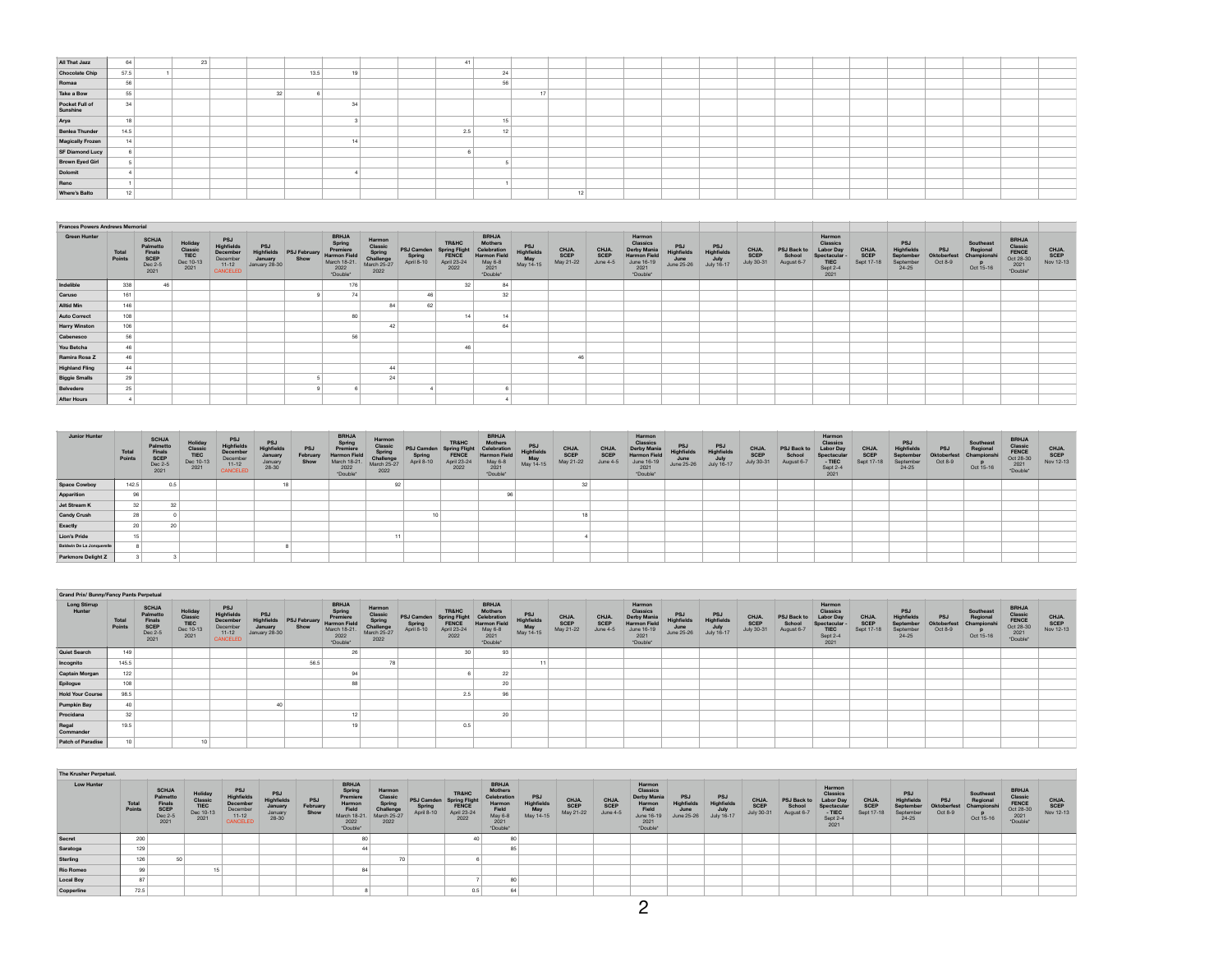| Aagaardens El Capitan           | 72             |     |               |  | 72             |              |    |              |    |  |  |  |  |  |  |  |
|---------------------------------|----------------|-----|---------------|--|----------------|--------------|----|--------------|----|--|--|--|--|--|--|--|
| Poker Face M                    | 69             |     |               |  |                |              |    | 69           |    |  |  |  |  |  |  |  |
| <b>After Midnight</b>           | 54             |     |               |  |                |              |    |              | 54 |  |  |  |  |  |  |  |
| <b>Lunar Eclipse</b>            | 52             |     |               |  | 52             |              |    |              |    |  |  |  |  |  |  |  |
| On Point                        | 48             |     |               |  |                |              |    | 48           |    |  |  |  |  |  |  |  |
| Amadeus                         | 46             |     |               |  | 46             |              |    |              |    |  |  |  |  |  |  |  |
| Ramira Rosa Z                   | 34             |     |               |  |                |              |    |              | 34 |  |  |  |  |  |  |  |
| Wiloughby                       | 32             |     |               |  |                |              |    |              | 32 |  |  |  |  |  |  |  |
| Kahlua                          | 28             | 28  |               |  |                |              |    |              |    |  |  |  |  |  |  |  |
| Caruso                          | 21             |     |               |  |                |              |    | 21           |    |  |  |  |  |  |  |  |
| <b>Smooth Operator</b>          | 20.5           |     |               |  |                | 5.5          |    |              |    |  |  |  |  |  |  |  |
| Januar                          | 20             |     |               |  | 20             |              |    |              |    |  |  |  |  |  |  |  |
| Warwick                         | 20             |     |               |  |                |              | 20 |              |    |  |  |  |  |  |  |  |
| <b>Auto Correct</b>             | 18             |     |               |  | 18             |              |    |              |    |  |  |  |  |  |  |  |
| <b>Irrevocable Trust</b>        | 18             |     |               |  |                |              |    | 18           |    |  |  |  |  |  |  |  |
| Incognito/Indy Van De<br>Kampel | 17             |     |               |  | 13             |              |    | $\mathbf{4}$ |    |  |  |  |  |  |  |  |
| <b>Harry Winston</b>            | 16             |     |               |  |                | $\mathbf{d}$ |    | 12           |    |  |  |  |  |  |  |  |
| Marchesi                        | 15             |     |               |  | $\mathbf{3}$   |              |    | 12           |    |  |  |  |  |  |  |  |
| <b>After Hours</b>              | 14             |     |               |  | 2 <sup>1</sup> |              |    | 12           |    |  |  |  |  |  |  |  |
| Apollo                          | 13             |     | 13            |  |                |              |    |              |    |  |  |  |  |  |  |  |
| Cabanesco                       | 13             |     |               |  | 13             |              |    |              |    |  |  |  |  |  |  |  |
| <b>Good Time Boy</b>            | 13             |     |               |  | 13             |              |    |              |    |  |  |  |  |  |  |  |
| Count Me In                     | 10             |     |               |  |                |              | 10 |              |    |  |  |  |  |  |  |  |
| Simply Irresistible             | 9              |     |               |  |                |              |    |              |    |  |  |  |  |  |  |  |
| <b>Stunning Stella</b>          | $\mathbf{q}$   |     |               |  |                |              |    |              |    |  |  |  |  |  |  |  |
| Roosevelt                       | 8.5            | 8.5 |               |  |                |              |    |              |    |  |  |  |  |  |  |  |
| Wheels Up                       | 8.5            | 8.5 |               |  |                |              |    |              |    |  |  |  |  |  |  |  |
| <b>Beaverwood's Wriggley</b>    | 8              |     |               |  |                |              |    |              |    |  |  |  |  |  |  |  |
| Cascani                         | $\mathbf{d}$   |     |               |  |                |              |    |              |    |  |  |  |  |  |  |  |
| Deal Me In                      | $\overline{a}$ |     |               |  |                | $\mathbf{4}$ |    |              |    |  |  |  |  |  |  |  |
| <b>Redfield's Legend</b>        | 3              |     | $\mathcal{R}$ |  |                |              |    |              |    |  |  |  |  |  |  |  |
| Cruise                          |                |     |               |  |                |              |    |              |    |  |  |  |  |  |  |  |
| <b>Rainbow Row</b>              |                |     |               |  |                |              |    |              |    |  |  |  |  |  |  |  |
| This Very Day                   |                |     |               |  |                |              |    |              |    |  |  |  |  |  |  |  |

| Performance<br>Hunter    | Total<br>Points | <b>SCHJA</b><br>Palmetto<br>Finals<br>SCEP<br>Dec 2-5<br>2021 | Holiday<br>Classic<br>TIEC<br>Dec 10-13<br>2021 | <b>PSJ</b><br>Highfields<br>December<br>December<br>11-12<br>CANCELED | PSJ<br>Highfields<br>January<br>January 28-30 | <b>PSJ February</b><br>Show | <b>BRHJA<br/>Spring<br/>Premiere</b><br>Harmon Field<br>March 18-21.<br>2022<br>*Double* | Harmon<br><b>Classic</b><br>Spring<br>Challenge<br>March 25-27<br>2022 | PSJ Camder<br>Spring<br>April 8-10 | TR&HC<br>Spring Fligh<br>FENCE<br>April 23-24<br>2022 | <b>BRHJA</b><br>Mothers<br>Celebration<br>Harmon Field<br>May 6-8<br>2021<br>Double* | PSJ<br>Highfields<br>May<br>May 14-15 | CHJA.<br>SCEP<br>May 21-22 | CHJA.<br>SCEP<br>June 4-5 | Harmon<br><b>Classics</b><br>Derby Mania<br>Harmon Field<br>June 16-19<br>2021<br>"Double" | PSJ<br>Highfields<br>$June 25-26$ | PSJ<br>Highfields<br>July<br>July 16-17 | CHJA.<br>SCEP<br>July 30-31 | PSJ Back 1<br>School<br>August 6-7 | Harmon<br>Classics<br><b>Labor Day</b><br>Spectacular<br>TIEC<br>Sept 2-4<br>2021 | CHJA.<br>SCEP<br>Sept 17-18 | <b>PSJ</b><br>Highfields<br>September<br>September<br>24-25 | <b>PSJ</b><br>Oktoberfest<br>Oct 8-9 | Southeast<br>Regional<br>Championshi<br>$p$<br>Oct 15-16 | <b>BRHJA</b><br><b>Classic</b><br>FENCE<br>Oct 28-30<br>2021<br>*Double* | CHJA.<br>SCEP<br>Nov 12-13 |
|--------------------------|-----------------|---------------------------------------------------------------|-------------------------------------------------|-----------------------------------------------------------------------|-----------------------------------------------|-----------------------------|------------------------------------------------------------------------------------------|------------------------------------------------------------------------|------------------------------------|-------------------------------------------------------|--------------------------------------------------------------------------------------|---------------------------------------|----------------------------|---------------------------|--------------------------------------------------------------------------------------------|-----------------------------------|-----------------------------------------|-----------------------------|------------------------------------|-----------------------------------------------------------------------------------|-----------------------------|-------------------------------------------------------------|--------------------------------------|----------------------------------------------------------|--------------------------------------------------------------------------|----------------------------|
| Remoulade                | 371             | 15                                                            |                                                 |                                                                       |                                               |                             | 184                                                                                      | 20                                                                     |                                    | 44                                                    | 108                                                                                  |                                       |                            |                           |                                                                                            |                                   |                                         |                             |                                    |                                                                                   |                             |                                                             |                                      |                                                          |                                                                          |                            |
| Atticus                  | 188             | 32                                                            |                                                 |                                                                       | 57                                            | 67                          |                                                                                          |                                                                        |                                    |                                                       |                                                                                      | 32                                    |                            |                           |                                                                                            |                                   |                                         |                             |                                    |                                                                                   |                             |                                                             |                                      |                                                          |                                                                          |                            |
| Top Call's Last<br>Call  | 156             |                                                               |                                                 |                                                                       |                                               |                             | 12                                                                                       |                                                                        |                                    |                                                       | 144                                                                                  |                                       |                            |                           |                                                                                            |                                   |                                         |                             |                                    |                                                                                   |                             |                                                             |                                      |                                                          |                                                                          |                            |
| Dutch Boy                | 128.5           | 44.5                                                          |                                                 |                                                                       |                                               |                             |                                                                                          |                                                                        | 84                                 |                                                       |                                                                                      |                                       |                            |                           |                                                                                            |                                   |                                         |                             |                                    |                                                                                   |                             |                                                             |                                      |                                                          |                                                                          |                            |
| Finesse                  | 77              |                                                               |                                                 |                                                                       |                                               |                             | 77                                                                                       |                                                                        |                                    |                                                       |                                                                                      |                                       |                            |                           |                                                                                            |                                   |                                         |                             |                                    |                                                                                   |                             |                                                             |                                      |                                                          |                                                                          |                            |
| Amadeus                  | 72              |                                                               |                                                 |                                                                       |                                               |                             | 16                                                                                       |                                                                        |                                    |                                                       | 56                                                                                   |                                       |                            |                           |                                                                                            |                                   |                                         |                             |                                    |                                                                                   |                             |                                                             |                                      |                                                          |                                                                          |                            |
| Aagaardens El<br>Capitan | 40 <sub>1</sub> |                                                               |                                                 |                                                                       |                                               |                             |                                                                                          |                                                                        |                                    | 12                                                    | 28                                                                                   |                                       |                            |                           |                                                                                            |                                   |                                         |                             |                                    |                                                                                   |                             |                                                             |                                      |                                                          |                                                                          |                            |
| Leap of Faith            | 37              |                                                               |                                                 |                                                                       |                                               |                             | 29                                                                                       |                                                                        |                                    |                                                       |                                                                                      |                                       |                            |                           |                                                                                            |                                   |                                         |                             |                                    |                                                                                   |                             |                                                             |                                      |                                                          |                                                                          |                            |
| Apparition               | 24              |                                                               |                                                 |                                                                       |                                               |                             |                                                                                          |                                                                        |                                    |                                                       | 24                                                                                   |                                       |                            |                           |                                                                                            |                                   |                                         |                             |                                    |                                                                                   |                             |                                                             |                                      |                                                          |                                                                          |                            |
| Wisteria Lane            | 17              |                                                               |                                                 |                                                                       |                                               |                             | 17                                                                                       |                                                                        |                                    |                                                       |                                                                                      |                                       |                            |                           |                                                                                            |                                   |                                         |                             |                                    |                                                                                   |                             |                                                             |                                      |                                                          |                                                                          |                            |
| <b>Candy Crush</b>       | 14              |                                                               |                                                 |                                                                       |                                               | 14                          |                                                                                          |                                                                        |                                    |                                                       |                                                                                      |                                       |                            |                           |                                                                                            |                                   |                                         |                             |                                    |                                                                                   |                             |                                                             |                                      |                                                          |                                                                          |                            |
| <b>Rio Romeo</b>         | 12              |                                                               | 12                                              |                                                                       |                                               |                             |                                                                                          |                                                                        |                                    |                                                       |                                                                                      |                                       |                            |                           |                                                                                            |                                   |                                         |                             |                                    |                                                                                   |                             |                                                             |                                      |                                                          |                                                                          |                            |
| Cruise                   | 12              |                                                               |                                                 |                                                                       | 12                                            |                             |                                                                                          |                                                                        |                                    |                                                       |                                                                                      |                                       |                            |                           |                                                                                            |                                   |                                         |                             |                                    |                                                                                   |                             |                                                             |                                      |                                                          |                                                                          |                            |
| <b>After Hours</b>       | 12              |                                                               |                                                 |                                                                       |                                               |                             |                                                                                          |                                                                        |                                    |                                                       | 12                                                                                   |                                       |                            |                           |                                                                                            |                                   |                                         |                             |                                    |                                                                                   |                             |                                                             |                                      |                                                          |                                                                          |                            |
| Goldman Soz              |                 |                                                               |                                                 |                                                                       |                                               |                             |                                                                                          |                                                                        |                                    |                                                       |                                                                                      |                                       |                            |                           |                                                                                            |                                   |                                         |                             |                                    |                                                                                   |                             |                                                             |                                      |                                                          |                                                                          |                            |
| Casanova                 |                 |                                                               |                                                 |                                                                       |                                               |                             |                                                                                          |                                                                        |                                    |                                                       |                                                                                      |                                       |                            |                           |                                                                                            |                                   |                                         |                             |                                    |                                                                                   |                             |                                                             |                                      |                                                          |                                                                          |                            |
| <b>Snow Globe</b>        | 1.5             | 1.5                                                           |                                                 |                                                                       |                                               |                             |                                                                                          |                                                                        |                                    |                                                       |                                                                                      |                                       |                            |                           |                                                                                            |                                   |                                         |                             |                                    |                                                                                   |                             |                                                             |                                      |                                                          |                                                                          |                            |
| Perpetua NHF             |                 |                                                               |                                                 |                                                                       |                                               |                             |                                                                                          |                                                                        |                                    |                                                       |                                                                                      |                                       |                            |                           |                                                                                            |                                   |                                         |                             |                                    |                                                                                   |                             |                                                             |                                      |                                                          |                                                                          |                            |
| <b>Rainbow Row</b>       |                 | $\Omega$                                                      |                                                 |                                                                       |                                               |                             |                                                                                          |                                                                        |                                    |                                                       |                                                                                      |                                       |                            |                           |                                                                                            |                                   |                                         |                             |                                    |                                                                                   |                             |                                                             |                                      |                                                          |                                                                          |                            |

| <b>State of Mind</b>     |                 |                                                        |                                                 |                                                                                  |                                               |                      |                                                                                               |                                                               |                                   |                                                                   |                                                                                              |                                      |                                   |                           |                                                                                           |                                         |                                         |                             |                                     |                                                                                                |                                    |                                                                        |                                      |                                                  |                                                                   |                                  |
|--------------------------|-----------------|--------------------------------------------------------|-------------------------------------------------|----------------------------------------------------------------------------------|-----------------------------------------------|----------------------|-----------------------------------------------------------------------------------------------|---------------------------------------------------------------|-----------------------------------|-------------------------------------------------------------------|----------------------------------------------------------------------------------------------|--------------------------------------|-----------------------------------|---------------------------|-------------------------------------------------------------------------------------------|-----------------------------------------|-----------------------------------------|-----------------------------|-------------------------------------|------------------------------------------------------------------------------------------------|------------------------------------|------------------------------------------------------------------------|--------------------------------------|--------------------------------------------------|-------------------------------------------------------------------|----------------------------------|
| Pony Hunter-Large        | Total<br>Points | SCHJA<br>Palmetto<br>Finals<br>SCEP<br>Dec 2-5<br>2021 | Holiday<br>Classic<br>TIEC<br>Dec 10-1:<br>2021 | <b>PSJ</b><br>Highfields<br>December<br>December<br>$11 - 12$<br><b>CANCELED</b> | PSJ<br>Highfields<br>January<br>January 28-30 | PSJ February<br>Show | <b>BRHJA</b><br>Spring<br>Premiere<br><b>Harmon Field</b><br>March 18-21.<br>2022<br>*Double* | Harmon<br>Class<br>Spring<br>Challenge<br>March 25-27<br>2022 | PSJ Camden<br>Spring<br>1-8 April | <b>TR&amp;HC</b><br>Spring Flight<br>FENCE<br>April 23-24<br>2022 | <b>BRHJA</b><br>Mothers<br>Celebration<br><b>Harmon Field</b><br>May 6-8<br>2021<br>*Double* | PSJ<br>Highfield<br>May<br>May 14-15 | CHJA.<br><b>SCEP</b><br>May 21-22 | CHJA.<br>SCEP<br>June 4-5 | Harmon<br>Classic<br>Derby Mania<br><b>Harmon Field</b><br>June 16-19<br>2021<br>*Double* | PSJ<br>Highfields<br>June<br>June 25-26 | PSJ<br>Highfields<br>July<br>July 16-17 | CHJA.<br>SCEP<br>July 30-31 | PSJ Back to<br>School<br>August 6-7 | Harmon<br>Classics<br><b>Labor Day</b><br><b>Spectacula</b><br><b>TIEC</b><br>Sept 2-4<br>2021 | CHJA.<br><b>SCEP</b><br>Sept 17-18 | <b>PSJ</b><br><b>Highfields</b><br>September<br>September<br>$24 - 25$ | <b>PSJ</b><br>Oktoberfest<br>Oct 8-9 | Southeast<br>Regional<br>Championsh<br>Oct 15-16 | <b>BRHJA</b><br>Classic<br>FENCE<br>Oct 28-30<br>2021<br>"Double" | <b>CHJA</b><br>SCEP<br>Nov 12-13 |
| <b>Artistic Surprise</b> | 355             |                                                        |                                                 |                                                                                  |                                               |                      | 188                                                                                           |                                                               |                                   |                                                                   |                                                                                              |                                      |                                   |                           |                                                                                           |                                         |                                         |                             |                                     |                                                                                                |                                    |                                                                        |                                      |                                                  |                                                                   |                                  |
| Deal Me In               | 68              | 56                                                     |                                                 |                                                                                  |                                               |                      |                                                                                               |                                                               |                                   |                                                                   |                                                                                              |                                      |                                   |                           |                                                                                           |                                         |                                         |                             |                                     |                                                                                                |                                    |                                                                        |                                      |                                                  |                                                                   |                                  |
| Lithosphere              | 26              |                                                        |                                                 |                                                                                  |                                               |                      |                                                                                               |                                                               |                                   |                                                                   |                                                                                              |                                      |                                   |                           |                                                                                           |                                         |                                         |                             |                                     |                                                                                                |                                    |                                                                        |                                      |                                                  |                                                                   |                                  |
| Can't Get Enough         | 14              |                                                        |                                                 |                                                                                  |                                               |                      |                                                                                               |                                                               |                                   |                                                                   |                                                                                              |                                      |                                   |                           |                                                                                           |                                         |                                         |                             |                                     |                                                                                                |                                    |                                                                        |                                      |                                                  |                                                                   |                                  |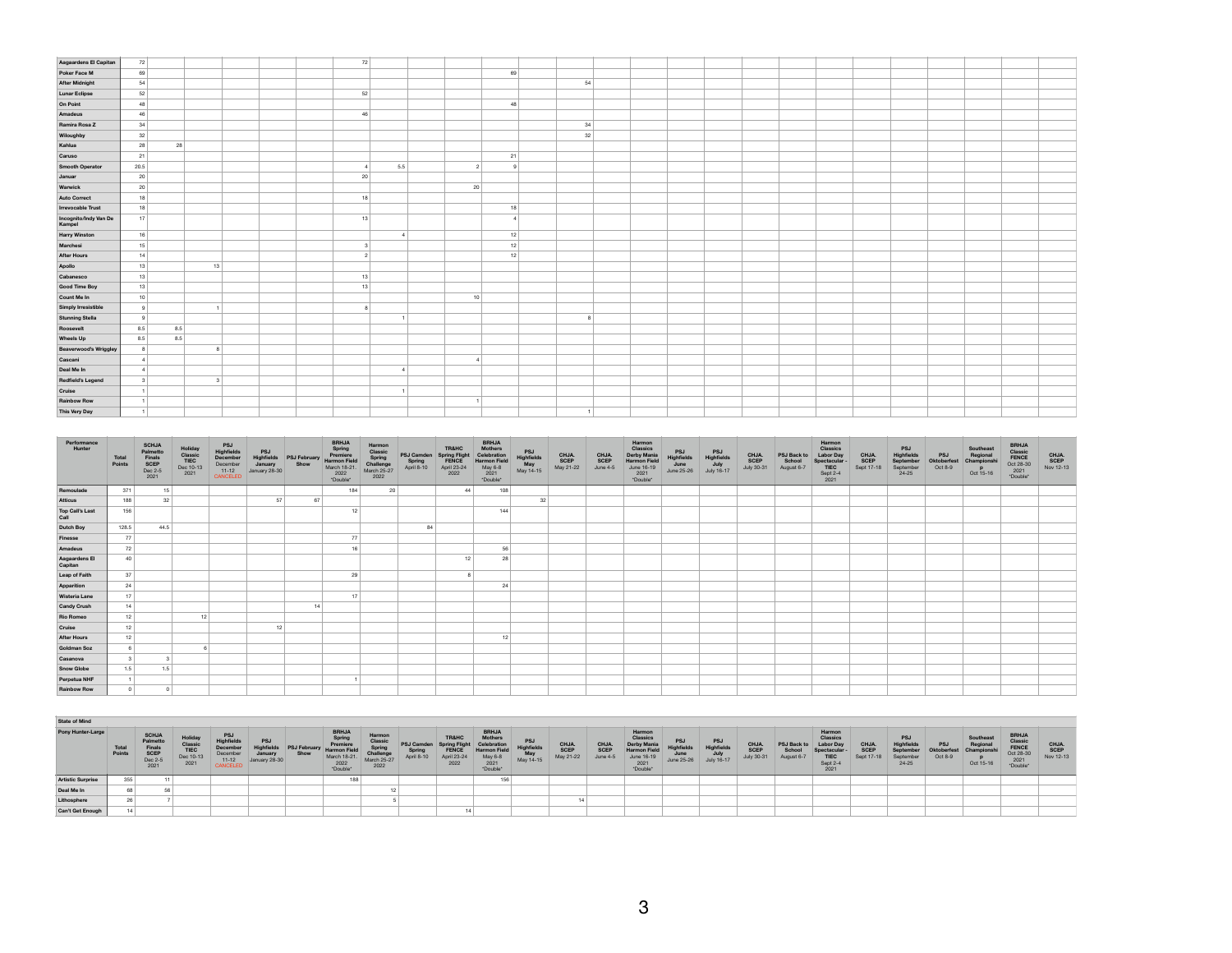|              | <b>Wanda Beauchamp Trophy</b> |                 |                                                                      |                                               |                                                                                  |                                                             |      |                                                                                                           |                                                              |                                                  |                                                                      |                                                                                            |                 |                            |                           |                                                                                                 |                                               |                                                       |                                          |                                            |                                                                                         |                                    |                                                                        |                                      |                                                 |                                                                         |                            |
|--------------|-------------------------------|-----------------|----------------------------------------------------------------------|-----------------------------------------------|----------------------------------------------------------------------------------|-------------------------------------------------------------|------|-----------------------------------------------------------------------------------------------------------|--------------------------------------------------------------|--------------------------------------------------|----------------------------------------------------------------------|--------------------------------------------------------------------------------------------|-----------------|----------------------------|---------------------------|-------------------------------------------------------------------------------------------------|-----------------------------------------------|-------------------------------------------------------|------------------------------------------|--------------------------------------------|-----------------------------------------------------------------------------------------|------------------------------------|------------------------------------------------------------------------|--------------------------------------|-------------------------------------------------|-------------------------------------------------------------------------|----------------------------|
| Small/Mediun | Pony Hunter -                 | Total<br>Points | <b>SCHJA</b><br>Palmetto<br>Finals<br><b>SCEP</b><br>Dec 2-5<br>2021 | Holida<br>Classi<br>TIEC<br>Dec 10-13<br>2021 | <b>PSJ</b><br><b>Highfield:</b><br>December<br>December<br>$11 - 12$<br>CANCELED | <b>PSJ</b><br><b>Highfields</b><br>January<br>January 28-30 | Show | <b>BRHJA</b><br>Spring<br>Premier<br>muelds PSJ February Harmon Field<br>March 18-21.<br>2022<br>*Double* | Harmo<br>Classi<br>Sprin<br>Challenge<br>March 25-27<br>2022 | <b>PSJ Camden</b><br><b>Spring</b><br>April 8-10 | <b>TR&amp;HC</b><br>Spring F'<br><b>FENCE</b><br>April 23-24<br>2022 | <b>BRHJA</b><br>Mothen<br>Celebration<br><b>Harmon Fiel</b><br>May 6-8<br>2021<br>*Double* | May<br>May 14-1 | CHJA.<br>SCEP<br>May 21-22 | CHJA.<br>SCEP<br>June 4-5 | Harmon<br>Classics<br><b>Derby Mania</b><br><b>Harmon Fie</b><br>June 16-19<br>2021<br>*Double* | <b>PSJ</b><br>ighfields<br>June<br>June 25-26 | <b>PSJ</b><br><b>Highfields</b><br>July<br>July 16-17 | <b>CHJA</b><br><b>SCEF</b><br>July 30-31 | <b>PSJ Back to</b><br>School<br>August 6-7 | Harmon<br><b>Classics</b><br>Labor Day<br>Spectacula<br><b>TIEC</b><br>Sept 2-4<br>2021 | CHJA.<br><b>SCEP</b><br>Sept 17-18 | <b>PSJ</b><br><b>Highfields</b><br>September<br>September<br>$24 - 25$ | <b>PSJ</b><br>Oktoberles*<br>Oct 8-9 | Southeast<br>Regional<br>Champions<br>Oct 15-16 | <b>BRHJA</b><br>Classic<br><b>FENCE</b><br>Oct 28-3<br>2021<br>*Double* | CHJA.<br>SCEP<br>Nov 12-13 |
| Adore Me     |                               | 149             |                                                                      |                                               |                                                                                  |                                                             |      |                                                                                                           |                                                              |                                                  | 29                                                                   | 120                                                                                        |                 |                            |                           |                                                                                                 |                                               |                                                       |                                          |                                            |                                                                                         |                                    |                                                                        |                                      |                                                 |                                                                         |                            |
| Bellina      |                               | 137             |                                                                      |                                               |                                                                                  |                                                             |      |                                                                                                           |                                                              |                                                  |                                                                      | 56                                                                                         |                 |                            |                           |                                                                                                 |                                               |                                                       |                                          |                                            |                                                                                         |                                    |                                                                        |                                      |                                                 |                                                                         |                            |
|              |                               |                 |                                                                      |                                               |                                                                                  |                                                             |      |                                                                                                           |                                                              |                                                  |                                                                      |                                                                                            |                 |                            |                           |                                                                                                 |                                               |                                                       |                                          |                                            |                                                                                         |                                    |                                                                        |                                      |                                                 |                                                                         |                            |

| <b>Decisions, Decisions Perpetual</b> |                 |                                                               |                                                        |                                                                    |                                               |                             |                                                                                               |                                                                |                                           |                                                                                 |                                                                                                     |                                             |                                   |                           |                                                                                            |                                                       |                                 |                                          |                                     |                                                                                          |                                    |                                                         |                                      |                                                          |                                                                  |                            |
|---------------------------------------|-----------------|---------------------------------------------------------------|--------------------------------------------------------|--------------------------------------------------------------------|-----------------------------------------------|-----------------------------|-----------------------------------------------------------------------------------------------|----------------------------------------------------------------|-------------------------------------------|---------------------------------------------------------------------------------|-----------------------------------------------------------------------------------------------------|---------------------------------------------|-----------------------------------|---------------------------|--------------------------------------------------------------------------------------------|-------------------------------------------------------|---------------------------------|------------------------------------------|-------------------------------------|------------------------------------------------------------------------------------------|------------------------------------|---------------------------------------------------------|--------------------------------------|----------------------------------------------------------|------------------------------------------------------------------|----------------------------|
| <b>Pre-Adult Hunter</b>               | Total<br>Points | <b>SCHJA</b><br>Palmetto<br>Finals<br>SCEP<br>Dec 2-8<br>2021 | Holiday<br>Classic<br><b>TIEC</b><br>Dec 10-13<br>2021 | PSJ<br>Highfields<br>December<br>December<br>$11 - 12$<br>CANCELED | PSJ<br>Highfields<br>January<br>January 28-30 | <b>PSJ February</b><br>Show | <b>BRHJA</b><br>Spring<br>Premiere<br><b>Harmon Field</b><br>March 18-21.<br>2022<br>*Double* | Harmor<br>Classi<br>Spring<br>Challenge<br>March 25-27<br>2022 | <b>PSJ Camden</b><br>Spring<br>April 8-10 | <b>TR&amp;HC</b><br><b>Spring Flight</b><br><b>FENCE</b><br>April 23-24<br>2022 | <b>BRHJA</b><br><b>Mothers</b><br>Celebration<br><b>Harmon Field</b><br>May 6-8<br>2021<br>*Double* | <b>PSJ</b><br>Highfield<br>May<br>May 14-15 | CHJA.<br><b>SCEP</b><br>May 21-22 | CHJA.<br>SCEP<br>June 4-5 | Harmon<br>Classics<br>Derby Mania<br><b>Harmon Field</b><br>June 16-19<br>2021<br>*Double* | <b>PSJ</b><br><b>Highfields</b><br>June<br>June 25-26 | PSJ<br>Highfields<br>July 16-17 | CHJA<br><b>SCEP</b><br><b>July 30-31</b> | PSJ Back to<br>School<br>August 6-7 | Harmon<br>Classics<br><b>Labor Day</b><br>Spectacular<br><b>TIEC</b><br>Sept 2-4<br>2021 | CHJA.<br><b>SCEP</b><br>Sept 17-18 | PSJ<br>Highfields<br>Septembe<br>September<br>$24 - 25$ | <b>PSJ</b><br>Oktoberfest<br>Oct 8-9 | Southeast<br>Regional<br>Championshi<br>$p$<br>Oct 15-16 | <b>BRHJA</b><br>Classic<br>FENCE<br>Oct 28-30<br>2021<br>*Double | CHJA.<br>SCEP<br>Nov 12-13 |
| Sterling                              | 181.5           | 13.5                                                          |                                                        |                                                                    |                                               |                             |                                                                                               |                                                                | 24                                        | 50                                                                              |                                                                                                     |                                             | 53                                |                           |                                                                                            |                                                       |                                 |                                          |                                     |                                                                                          |                                    |                                                         |                                      |                                                          |                                                                  |                            |
| Saratoga                              | 124             |                                                               |                                                        |                                                                    |                                               |                             | 124                                                                                           |                                                                |                                           |                                                                                 |                                                                                                     |                                             |                                   |                           |                                                                                            |                                                       |                                 |                                          |                                     |                                                                                          |                                    |                                                         |                                      |                                                          |                                                                  |                            |
| Wisteria Lane                         | 84              |                                                               |                                                        |                                                                    |                                               |                             | 84                                                                                            |                                                                |                                           |                                                                                 |                                                                                                     |                                             |                                   |                           |                                                                                            |                                                       |                                 |                                          |                                     |                                                                                          |                                    |                                                         |                                      |                                                          |                                                                  |                            |
| <b>Smooth Operator</b>                | 52.5            |                                                               |                                                        |                                                                    |                                               |                             |                                                                                               | 2.5                                                            |                                           |                                                                                 |                                                                                                     |                                             |                                   |                           |                                                                                            |                                                       |                                 |                                          |                                     |                                                                                          |                                    |                                                         |                                      |                                                          |                                                                  |                            |
| <b>Be My Witness</b>                  | 50.5            |                                                               |                                                        |                                                                    |                                               |                             |                                                                                               | 22.5                                                           |                                           |                                                                                 |                                                                                                     |                                             |                                   |                           |                                                                                            |                                                       |                                 |                                          |                                     |                                                                                          |                                    |                                                         |                                      |                                                          |                                                                  |                            |
| This Very Day                         | 23.5            |                                                               |                                                        |                                                                    |                                               |                             |                                                                                               |                                                                |                                           |                                                                                 |                                                                                                     |                                             | 18.5                              |                           |                                                                                            |                                                       |                                 |                                          |                                     |                                                                                          |                                    |                                                         |                                      |                                                          |                                                                  |                            |
| Santingo Z                            | 16              |                                                               |                                                        |                                                                    |                                               |                             |                                                                                               |                                                                |                                           |                                                                                 |                                                                                                     |                                             |                                   |                           |                                                                                            |                                                       |                                 |                                          |                                     |                                                                                          |                                    |                                                         |                                      |                                                          |                                                                  |                            |
| <b>Goldman Sox</b>                    | 10              |                                                               | 10                                                     |                                                                    |                                               |                             |                                                                                               |                                                                |                                           |                                                                                 |                                                                                                     |                                             |                                   |                           |                                                                                            |                                                       |                                 |                                          |                                     |                                                                                          |                                    |                                                         |                                      |                                                          |                                                                  |                            |
| Kahlua                                |                 |                                                               |                                                        |                                                                    |                                               |                             |                                                                                               |                                                                |                                           |                                                                                 |                                                                                                     |                                             |                                   |                           |                                                                                            |                                                       |                                 |                                          |                                     |                                                                                          |                                    |                                                         |                                      |                                                          |                                                                  |                            |
| Warwick                               |                 |                                                               |                                                        |                                                                    |                                               |                             |                                                                                               |                                                                |                                           |                                                                                 |                                                                                                     |                                             |                                   |                           |                                                                                            |                                                       |                                 |                                          |                                     |                                                                                          |                                    |                                                         |                                      |                                                          |                                                                  |                            |

| <b>Decisions, Decisions Perpetual</b> |                        |                                                               |                                                 |                                                                  |                                               |                      |                                                                                        |                                                                 |    |                                                                                                |                                                                                                     |                                       |                            |                                  |                                                                                     |                                                      |                                         |                             |                                     |                                                                                             |                             |                                                                 |                               |                                                        |                                                            |                            |
|---------------------------------------|------------------------|---------------------------------------------------------------|-------------------------------------------------|------------------------------------------------------------------|-----------------------------------------------|----------------------|----------------------------------------------------------------------------------------|-----------------------------------------------------------------|----|------------------------------------------------------------------------------------------------|-----------------------------------------------------------------------------------------------------|---------------------------------------|----------------------------|----------------------------------|-------------------------------------------------------------------------------------|------------------------------------------------------|-----------------------------------------|-----------------------------|-------------------------------------|---------------------------------------------------------------------------------------------|-----------------------------|-----------------------------------------------------------------|-------------------------------|--------------------------------------------------------|------------------------------------------------------------|----------------------------|
| Pre-Child Hunter                      | <b>Total</b><br>Points | <b>SCHJA</b><br>Palmetto<br>Finals<br>SCEP<br>Dec 2-5<br>2021 | Holiday<br>Classic<br>TIEC<br>Dec 10-13<br>2021 | PSJ<br>Highfields<br>December<br>December<br>$11-12$<br>CANCELED | PSJ<br>Highfields<br>January<br>January 28-30 | PSJ February<br>Show | <b>BRHJA</b><br>Spring<br>Premiere<br>Harmon Field<br>March 18-21.<br>2022<br>*Double* | Harmon<br>Classic<br>Spring<br>Challenge<br>March 25-27<br>2022 |    | <b>TR&amp;HC</b><br>PSJ Camden Spring Flight<br>Spring FENCE<br>April 8-10 April 23-24<br>2022 | <b>BRHJA</b><br><b>Mothers</b><br>Celebration<br><b>Harmon Field</b><br>May 6-8<br>2021<br>"Double" | PSJ<br>Highfields<br>May<br>May 14-15 | CHJA.<br>SCEP<br>May 21-22 | <b>CHJA.</b><br>SCEP<br>June 4-5 | Harmon<br>Classics<br>Derby Mania<br>Harmon Field<br>June 16-19<br>2021<br>*Double* | PSJ<br>Highfields<br>$\frac{3}{3}$ une<br>June 25-26 | PSJ<br>Highfields<br>July<br>July 16-17 | CHJA.<br>SCEP<br>July 30-31 | PSJ Back to<br>School<br>August 6-7 | Harmon<br><b>Classics</b><br><b>Labor Day</b><br>Spectacular -<br>TIEC<br>$rac{2021}{2021}$ | CHJA.<br>SCEP<br>Sept 17-18 | PSJ<br><b>Highfields</b><br>September<br>September<br>$24 - 25$ | PSJ<br>Oktoberfest<br>Oct 8-9 | Southeast<br>Regional<br>Championshi<br>P<br>Oct 15-16 | BRHJA<br>Classic<br>FENCE<br>Oct 28-30<br>2021<br>*Double* | CHJA.<br>SCEP<br>Nov 12-13 |
| Secret                                | 252                    |                                                               |                                                 |                                                                  |                                               |                      | 38                                                                                     |                                                                 |    | 30 <sup>1</sup>                                                                                | 184                                                                                                 |                                       |                            |                                  |                                                                                     |                                                      |                                         |                             |                                     |                                                                                             |                             |                                                                 |                               |                                                        |                                                            |                            |
| Katydid                               | 220.5                  | 57                                                            |                                                 |                                                                  |                                               | 58                   | 10                                                                                     | 6.5                                                             |    | 38                                                                                             | 30                                                                                                  |                                       | 21                         |                                  |                                                                                     |                                                      |                                         |                             |                                     |                                                                                             |                             |                                                                 |                               |                                                        |                                                            |                            |
| <b>Rio Romeo</b>                      | 215                    |                                                               | 39                                              |                                                                  |                                               |                      | 176                                                                                    |                                                                 |    |                                                                                                |                                                                                                     |                                       |                            |                                  |                                                                                     |                                                      |                                         |                             |                                     |                                                                                             |                             |                                                                 |                               |                                                        |                                                            |                            |
| Caruso                                | 144                    |                                                               |                                                 |                                                                  |                                               | 46                   | 98                                                                                     |                                                                 |    |                                                                                                |                                                                                                     |                                       |                            |                                  |                                                                                     |                                                      |                                         |                             |                                     |                                                                                             |                             |                                                                 |                               |                                                        |                                                            |                            |
| <b>Match Point</b>                    | 102                    | 15                                                            | 39                                              |                                                                  |                                               |                      | 4R                                                                                     |                                                                 |    |                                                                                                |                                                                                                     |                                       |                            |                                  |                                                                                     |                                                      |                                         |                             |                                     |                                                                                             |                             |                                                                 |                               |                                                        |                                                            |                            |
| Winston                               | 84                     | 32                                                            |                                                 |                                                                  | 30 <sup>°</sup>                               | 13                   |                                                                                        |                                                                 |    |                                                                                                |                                                                                                     |                                       |                            |                                  |                                                                                     |                                                      |                                         |                             |                                     |                                                                                             |                             |                                                                 |                               |                                                        |                                                            |                            |
| Go With the Flow                      | 81                     |                                                               |                                                 |                                                                  |                                               |                      | 13                                                                                     |                                                                 |    | $\overline{2}$                                                                                 | 66                                                                                                  |                                       |                            |                                  |                                                                                     |                                                      |                                         |                             |                                     |                                                                                             |                             |                                                                 |                               |                                                        |                                                            |                            |
| <b>Local Boy</b>                      | 70                     |                                                               |                                                 |                                                                  |                                               |                      |                                                                                        |                                                                 |    |                                                                                                | 70                                                                                                  |                                       |                            |                                  |                                                                                     |                                                      |                                         |                             |                                     |                                                                                             |                             |                                                                 |                               |                                                        |                                                            |                            |
| <b>Take a Bow</b>                     | 69                     | 10                                                            |                                                 |                                                                  | 21                                            | 16                   |                                                                                        |                                                                 |    |                                                                                                |                                                                                                     | 22                                    |                            |                                  |                                                                                     |                                                      |                                         |                             |                                     |                                                                                             |                             |                                                                 |                               |                                                        |                                                            |                            |
| <b>Honor Roll</b>                     | 62                     |                                                               | 62                                              |                                                                  |                                               |                      |                                                                                        |                                                                 |    |                                                                                                |                                                                                                     |                                       |                            |                                  |                                                                                     |                                                      |                                         |                             |                                     |                                                                                             |                             |                                                                 |                               |                                                        |                                                            |                            |
| La Bellissima                         | 62                     |                                                               |                                                 |                                                                  |                                               |                      |                                                                                        |                                                                 | 35 |                                                                                                |                                                                                                     | 27                                    |                            |                                  |                                                                                     |                                                      |                                         |                             |                                     |                                                                                             |                             |                                                                 |                               |                                                        |                                                            |                            |
| Cruise                                | 50                     | 50                                                            |                                                 |                                                                  |                                               |                      |                                                                                        |                                                                 |    |                                                                                                |                                                                                                     |                                       |                            |                                  |                                                                                     |                                                      |                                         |                             |                                     |                                                                                             |                             |                                                                 |                               |                                                        |                                                            |                            |
| Roosevelt                             | 39                     | 0.5                                                           |                                                 |                                                                  | 14                                            | 7.50                 |                                                                                        |                                                                 | 11 |                                                                                                |                                                                                                     |                                       |                            |                                  |                                                                                     |                                                      |                                         |                             |                                     |                                                                                             |                             |                                                                 |                               |                                                        |                                                            |                            |
| <b>Rodger That</b>                    | 28                     |                                                               |                                                 |                                                                  |                                               |                      |                                                                                        |                                                                 |    |                                                                                                |                                                                                                     | 28                                    |                            |                                  |                                                                                     |                                                      |                                         |                             |                                     |                                                                                             |                             |                                                                 |                               |                                                        |                                                            |                            |
| <b>Cadet's Mateo</b>                  | 24                     |                                                               |                                                 |                                                                  |                                               |                      |                                                                                        |                                                                 |    |                                                                                                |                                                                                                     | 23                                    |                            |                                  |                                                                                     |                                                      |                                         |                             |                                     |                                                                                             |                             |                                                                 |                               |                                                        |                                                            |                            |
| Unconventional                        | 22.5                   | 5.5                                                           |                                                 |                                                                  |                                               |                      |                                                                                        |                                                                 |    |                                                                                                |                                                                                                     |                                       | 17                         |                                  |                                                                                     |                                                      |                                         |                             |                                     |                                                                                             |                             |                                                                 |                               |                                                        |                                                            |                            |
| Poker Face M                          | 20.5                   |                                                               |                                                 |                                                                  |                                               |                      |                                                                                        |                                                                 |    | 0.5                                                                                            | 16                                                                                                  |                                       |                            |                                  |                                                                                     |                                                      |                                         |                             |                                     |                                                                                             |                             |                                                                 |                               |                                                        |                                                            |                            |
| <b>Irrevocable Trust</b>              | 17                     |                                                               |                                                 |                                                                  |                                               |                      |                                                                                        |                                                                 |    | 10                                                                                             |                                                                                                     |                                       |                            |                                  |                                                                                     |                                                      |                                         |                             |                                     |                                                                                             |                             |                                                                 |                               |                                                        |                                                            |                            |
| Jetpack                               | 12                     | $\overline{2}$                                                |                                                 |                                                                  | $\overline{2}$                                |                      |                                                                                        |                                                                 |    |                                                                                                |                                                                                                     |                                       |                            |                                  |                                                                                     |                                                      |                                         |                             |                                     |                                                                                             |                             |                                                                 |                               |                                                        |                                                            |                            |
| Incognito                             | 10                     |                                                               |                                                 |                                                                  |                                               |                      |                                                                                        |                                                                 |    |                                                                                                |                                                                                                     |                                       |                            |                                  |                                                                                     |                                                      |                                         |                             |                                     |                                                                                             |                             |                                                                 |                               |                                                        |                                                            |                            |
| <b>Lunar Eclipse</b>                  | 10                     |                                                               |                                                 |                                                                  |                                               |                      |                                                                                        |                                                                 |    | 10                                                                                             |                                                                                                     |                                       |                            |                                  |                                                                                     |                                                      |                                         |                             |                                     |                                                                                             |                             |                                                                 |                               |                                                        |                                                            |                            |
| <b>DW's Warrior</b>                   | 6.5                    |                                                               | 3.5                                             |                                                                  |                                               |                      |                                                                                        |                                                                 |    |                                                                                                |                                                                                                     |                                       |                            |                                  |                                                                                     |                                                      |                                         |                             |                                     |                                                                                             |                             |                                                                 |                               |                                                        |                                                            |                            |
| Ramira Rosa Z                         | 5.5                    | 5.5                                                           |                                                 |                                                                  |                                               |                      |                                                                                        |                                                                 |    |                                                                                                |                                                                                                     |                                       |                            |                                  |                                                                                     |                                                      |                                         |                             |                                     |                                                                                             |                             |                                                                 |                               |                                                        |                                                            |                            |
| Simply Irresistible                   | $\overline{2}$         |                                                               |                                                 |                                                                  |                                               |                      |                                                                                        |                                                                 |    |                                                                                                |                                                                                                     |                                       |                            |                                  |                                                                                     |                                                      |                                         |                             |                                     |                                                                                             |                             |                                                                 |                               |                                                        |                                                            |                            |
| Accomac                               |                        |                                                               |                                                 |                                                                  |                                               |                      |                                                                                        |                                                                 |    |                                                                                                |                                                                                                     |                                       |                            |                                  |                                                                                     |                                                      |                                         |                             |                                     |                                                                                             |                             |                                                                 |                               |                                                        |                                                            |                            |
| Deal Me In                            |                        |                                                               |                                                 |                                                                  |                                               |                      |                                                                                        |                                                                 |    |                                                                                                |                                                                                                     |                                       |                            |                                  |                                                                                     |                                                      |                                         |                             |                                     |                                                                                             |                             |                                                                 |                               |                                                        |                                                            |                            |
| My Christmas<br>Wish                  |                        |                                                               |                                                 |                                                                  |                                               |                      |                                                                                        |                                                                 |    |                                                                                                |                                                                                                     |                                       |                            |                                  |                                                                                     |                                                      |                                         |                             |                                     |                                                                                             |                             |                                                                 |                               |                                                        |                                                            |                            |
|                                       |                        |                                                               |                                                 |                                                                  |                                               |                      |                                                                                        |                                                                 |    |                                                                                                |                                                                                                     |                                       |                            |                                  |                                                                                     |                                                      |                                         |                             |                                     |                                                                                             |                             |                                                                 |                               |                                                        |                                                            |                            |